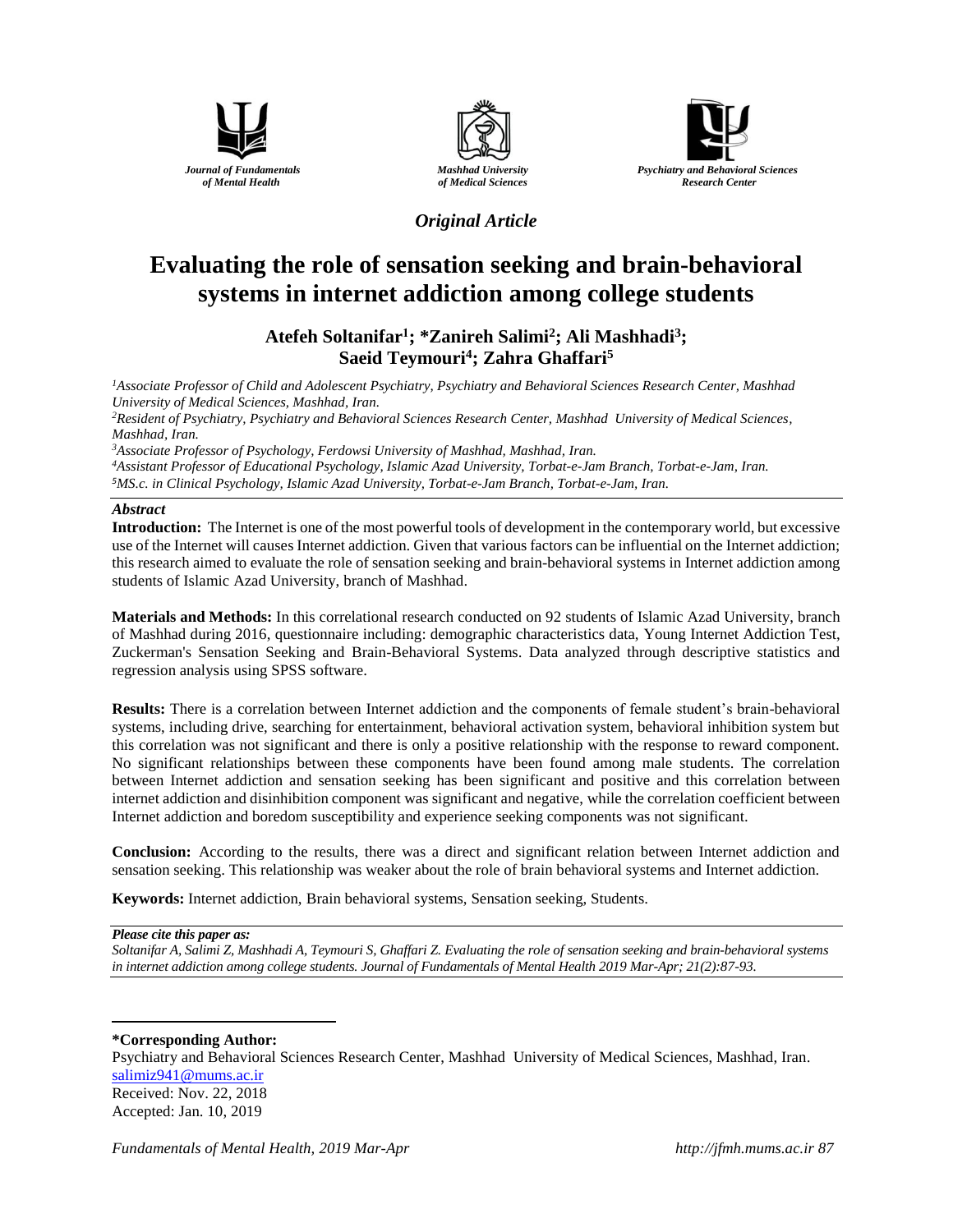## **Introduction**

The Internet is a cultural and social scene that puts individuals in different situations, roles, and lifestyles. In this general space, a new cultural skill is needed to play role according to its symbolic settings. The Internet is a two-edged blade that emits people through the creation and provision of a virtual space to create a relationship between people away from inconveniencing confrontations with others and their real world's position (1).

On the other hand, addiction to the Internet includes addiction to chat rooms, pornography, online gambling, online shopping, games, etc. as well as other addictions, would isolate person from family and people. Behavioral addictions like Internet addiction, can lead to the destruction of individual's health, relationships, emotions and eventually, his/her mental state.

While internet progressively vast its influence in our daily life, we should take steps to face the disadvantages of this new technology indeed (2).

Global growth and competitiveness are a function of insight and awareness that the Internet is its tool of extension.

The Internet is one of the most powerful tools in the context of progress, nutrition, maintenance and development of this awareness in the contemporary world. Our society is now moving from the industrial forms of production to a new form of informational social order.

As a result, what is nowadays depicted as Internet addiction may be considered as a common practice in the coming years. "Internet addiction", "the disparity of overuse of the Internet" and "pathological use of the Internet" are the terms go to the one of the newest disorders caused by the Internet. No matter what suggested name is, it's hard to find a physician or psychiatrist who has never encountered this modern and digital complication. Providing relatively comprehensive definition, Internet addiction refers to a wide range of behavioral problems and troubles in control of the motivation for Internet usage and is addressed as an obsessive behavior, or the desire to establish a connection, or perhaps even an expression of transference or a reflection of relationships in order to fulfill the needs.

Over the past decade, the concept of Internet addiction has emerged in terms of its acceptance

as a valid clinical disorder that often requires treatment (1).

Hospitals and clinics present outpatient services for outpatients suffering from internet addiction as well as addiction rehabilitation centers which have been adopted new cases of online addicts, furthermore college campuses have set up support groups for helping these type of students. Holmes, in his definition of Internet addiction, explains the natural use of the Internet and considers 19 hours a week as the normal amount of internet usage cutoff. Thus, according to Holmes′s definition, an individual who uses the Internet for more than 19 hours per week is an Internet addict. Young considers the cut off at least 38 hours a week or 8 hours a day. Goldberg argues that Internet addiction is a pathological and obsessive use of the Internet, in which negative consequences such as tolerance and withdrawal symptoms are well-known and would be associated with depression, social isolation, anxiety, loneliness and increase in impulsivity (3,4). One of the most important aspects of addiction is the sensation seeking that can be extended to all types of addictions.

Sensation seekers are individuals who have characteristics such as extraversion, autonomy, fearlessness and inconsistency. In religious and political attitudes, they tend to be free-thinking and have more tolerant facing ambiguous situations and their physiological responses to new stimuli are more intense than others (5).Some studies suggest the relationship between sensation seeking and behavioral brain systems can be useful in predicting Internet addiction. The behavioral brain systems studied by Gary have three emotional systems. The first system is behavioral activation system associated with positive affect and is defined by positive behavioral tendencies, extroversion and impulsivity. The second system; Behavioral inhibition system associated with negative affects like inertia and behavioral fears and tendencies, introversion, depression and anxiety. The third system is a fight and flight system that produces anger, fear and rage (6).

Internet addiction has unwanted physical and mental complications and consequences. The growing amount of researches focused on internet trends and they suggest that Internet addiction disorder is a socio-psychological disorder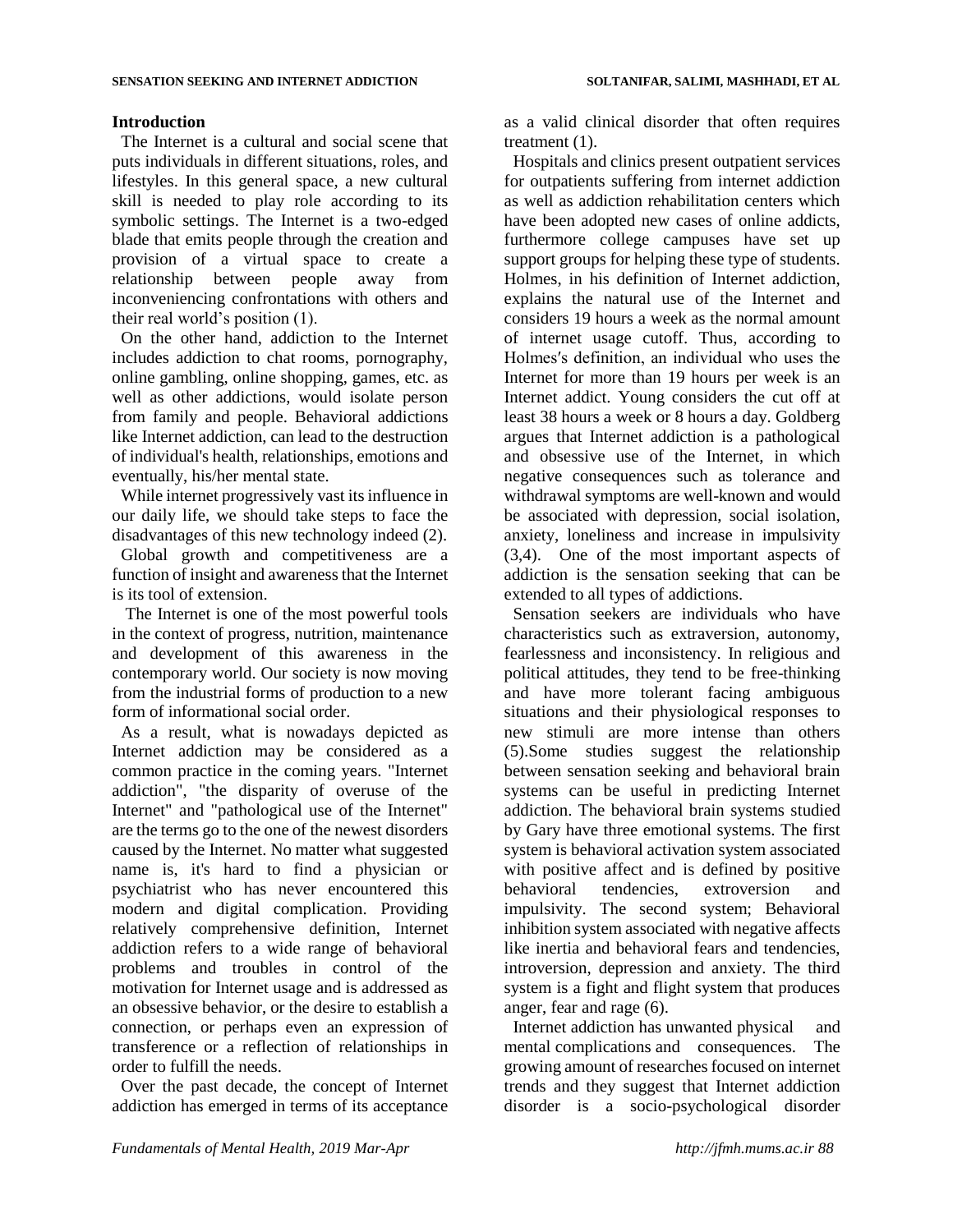characterized by its tolerance, withdrawal symptoms, emotional disturbances, and the breakdown of social relationships.

However, Internet addiction phenomenon is more common as daily access to online resources increases. The necessity of evaluating predictive factors for internet addiction among young students leads us to run current research.

## **Materials and Methods**

Stratified random method has been used for this essay's sampling. Thus, two out of the whole faculties of Azad University of Mashhad were selected including Shahin-Far Medical Faculty and engineering faculty.

Number of 50 (25 female and 25 male) students who were studying in 2016 were selected from each faculty. The inclusion criteria included: aged between 18 to 28 years, lack of comorbid psychiatric disorder at the time of the study based on structural psychiatric interview based on DSM-5 criteria and completing informed consent for joining the research. All students completed the research questionnaires and checklists including; demographic characteristics data, Young internet addiction, Zuckerman's sensation seeking and brain-behavioral systems.

#### Research instrument

*A) Young Internet Addiction Test:* This is a 20 item self- reported inventory which measures the level of dependency to Internet. The internet users are divided into three groups: normal user, user with problem due to more use of Internet, addict user who need treatment. This inventory has good psychometric properties in Iranian population (Cronbach alpha=0.88) (7,8).

*B) Zuckerman's Sensation Seeking Scale:* This 40-item scale is associated with different personality traits, conceptual and cognitive aspects, experience of alcohol and substance abuse, sexual behavior, smoking, tendency to schedule, voluntary abnormal activities or tests. This questionnaire measures the four subscales as adventure seeking, experience seeking, disinhibition and boredom susceptibility (each subscale has 10 questions). The highest total score of this questionnaire is 40. This instrument has been normalized in Iran (9,10).

*C) BAS/BIS Scales:* This scales provided by Carver and White and they have three subscales

as drive, response to reward and searching for entertainment and 24 self-reported questions in four-point Likert scale. Mohammadi et al. indicated that this instrument had acceptable Cronbach alpha among Iranian society (11). Due to the importance of the issue, the incomplete questionnaires, has been deleted from the research. Thus, a correlation with regression analysis research has been performed on 92 students of Azad University of Mashhad, including 44 men and 48 women. Data were then analyzed using SPSS software. The data were analyzed in two levels of descriptive statistics including mean, standard deviation and other characteristics and inferential statistics using regression and correlation analysis. The significance level was considered to be *P* value <0.05.

### **Results**

The mean age of male students was 21.42 years comparing to 21 years among the female students, which had a significant difference between two groups in terms of age (*P*=0.028). The groups were homogeneous in terms of education level (*P*=0.08) and marital status  $(P=0.067)$ . There was no significant difference in sensation seeking between the two groups as well as disinhibition component, boredom susceptibility, experience seeking, response to reward, behavioral activating system (BAS) and behavioral inhibition system (BIS). The difference between the two groups in terms of drive variable was significant  $(P=0.001)$ as well as searching for entertainment (*P*=0.032). The correlation between internet addiction and sensation seeking components was positive, and between the disinhibition components was significant and negative. But the correlation coefficient between Internet addiction and boredom susceptibility components and experience seeking was not significant.

**Table 1.** The correlation between internet addiction and sensation seeking components in male students

| <b>Variables</b>     | <b>Numbers</b> | <b>Correlation</b><br>coefficient | P     |
|----------------------|----------------|-----------------------------------|-------|
| Sensation            | 44             | 0.45                              | 0.001 |
| seeking              |                |                                   |       |
| <b>Disinhibition</b> | 44             | $-0.333$                          | 0.27  |
| <b>Boredom</b>       | 44             | 0.109                             | 0.48  |
| susceptibility       |                |                                   |       |
| Experience           | 44             | 0.142                             | 0.357 |
| seeking              |                |                                   |       |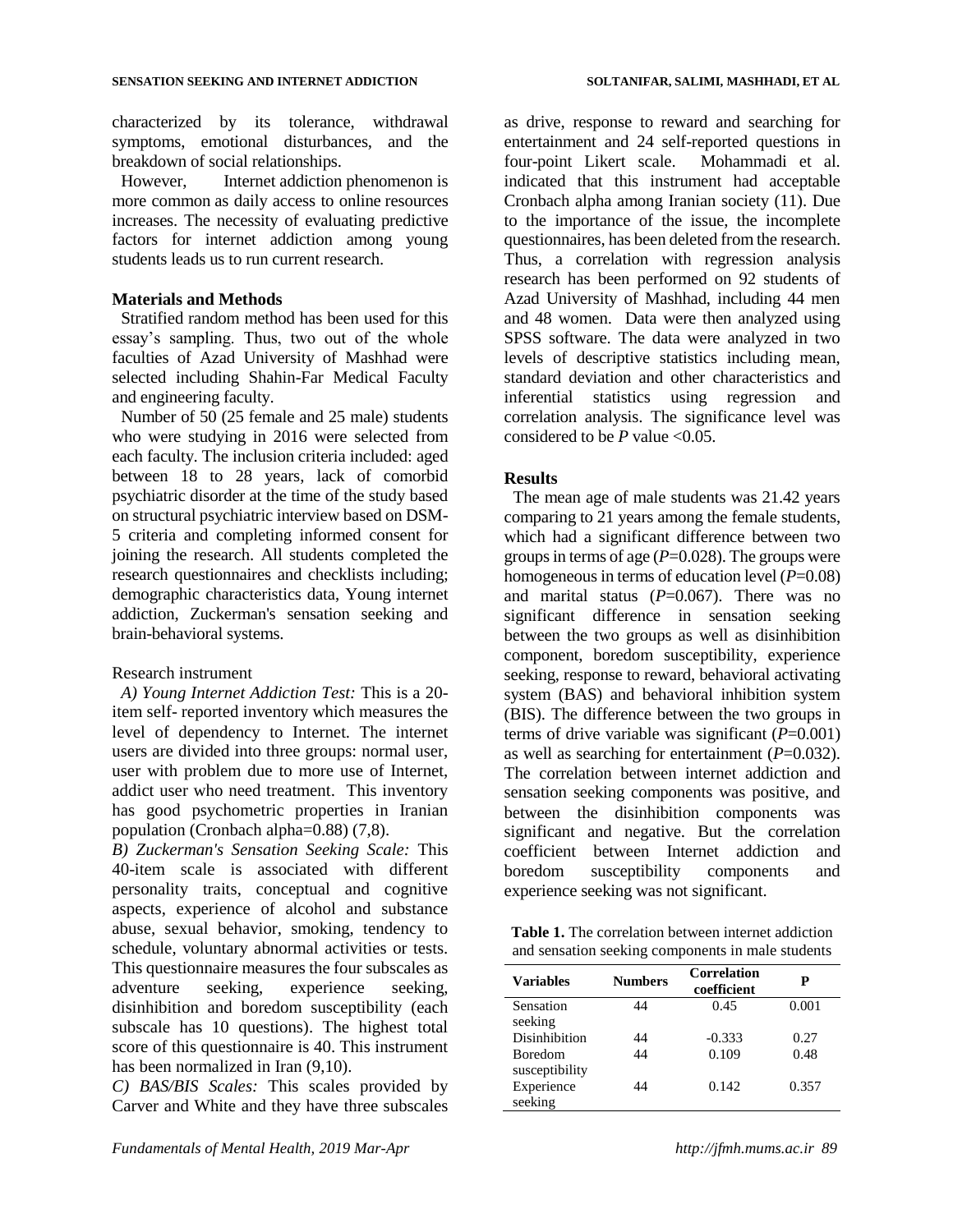#### **SENSATION SEEKING AND INTERNET ADDICTION SOLTANIFAR, SALIMI, MASHHADI, ET AL**

**Table 2.** The correlation between internet addiction and sensation seeking components in female students

| <b>Variables</b>                 | <b>Numbers</b> | <b>Correlation</b><br>coefficient | P     |
|----------------------------------|----------------|-----------------------------------|-------|
| Sensation<br>seeking             | 48             | 0.56                              | 0.001 |
| Disinhibition                    | 48             | 0.297                             | 0.04  |
| <b>Boredom</b><br>susceptibility | 48             | $-0.126$                          | 0.393 |
| Experience<br>seeking            | 48             | $-0.48$                           | 0.746 |

The correlation between Internet addiction and brain behavioral systems components in male students including responsiveness to reward, drive, searching for entertainment, behavioral activating system (BAS), behavioral inhibition system (BIS), exist but it is not significant.

**Table 3.** The correlation between Internet addiction and brain behavioral systems components in male students

| <b>Variables</b>                      | Num<br>bers | Correlation<br>coefficient | P     |
|---------------------------------------|-------------|----------------------------|-------|
| Responsiveness to<br>reward           | 44          | 0.014                      | 0.926 |
| Drive                                 | 44          | $-0.103$                   | 0.505 |
| Searching for<br>entertainment        | 44          | $-0.023$                   | 0.882 |
| Behavioral activating<br>system (BAS) | 44          | $-0.061$                   | 0.696 |
| Behavioral inhibition<br>system (BIS) | 44          | $-0.007$                   | 0.966 |

Among female students, the correlation between internet addiction and brain behavioral systems components including responsiveness to reward, drive, searching for entertainment, behavioral activating system (BAS), behavioral inhibition system (BIS), exist but it is not significant and there is only a positive relationship with the response to reward component.

**Table 4.** The correlation between Internet addiction and brain behavioral systems components in female .<br>Students

| suudents                                        |                |                            |       |  |  |
|-------------------------------------------------|----------------|----------------------------|-------|--|--|
| <b>Variables</b>                                | <b>Numbers</b> | Correlation<br>coefficient | P     |  |  |
| Responsiveness<br>to reward                     | 48             | 0.329                      | 0.022 |  |  |
| Drive                                           | 48             | $-0.233$                   | 0.111 |  |  |
| Searching for<br>entertainment                  | 48             | 0.085                      | 0.565 |  |  |
| <b>Behavioral</b><br>activating system<br>(BAS) | 48             | $-0.047$                   | 0.753 |  |  |
| <b>Behavioral</b><br>inhibition system<br>(BIS) | 48             | 0.224                      | 0.126 |  |  |

#### **Discussion**

Internet addiction has unwanted physical and mental complications and consequences. The growing amount of researches focused on internet trends suggests that Internet addiction disorder is a socio-psychological disorder characterized by its tolerance, withdrawal symptoms, emotional disturbances, and the breakdown of social relationships.However, Internet addiction pheno menon is more common as daily access to online resources increases. On the other hand, addiction to the Internet includes addiction to chat rooms, pornography, online gambling, online shopping, games, etc. as well as other addictions, would isolate person from family and people around. Behavioral addictions like Internet addiction, can lead to the destruction of individual's health, relationships, emotions and eventually, his/her mental state (2).

In this research, we will address the results of the discussion about Internet addiction and its relevance to sensation seeking and behavioral brain systems. According to Table 1, the highest age frequency was 20 years-old and the lowest frequency in male group was 26 years comparing to female group (23 years old). That seems logical with respect to a certain age range that exists for students participating in our study.

In our study, single students have more abundance than married ones among both groups. About 90% of both groups were single, indicating a lack of willingness to marry under the age of 25,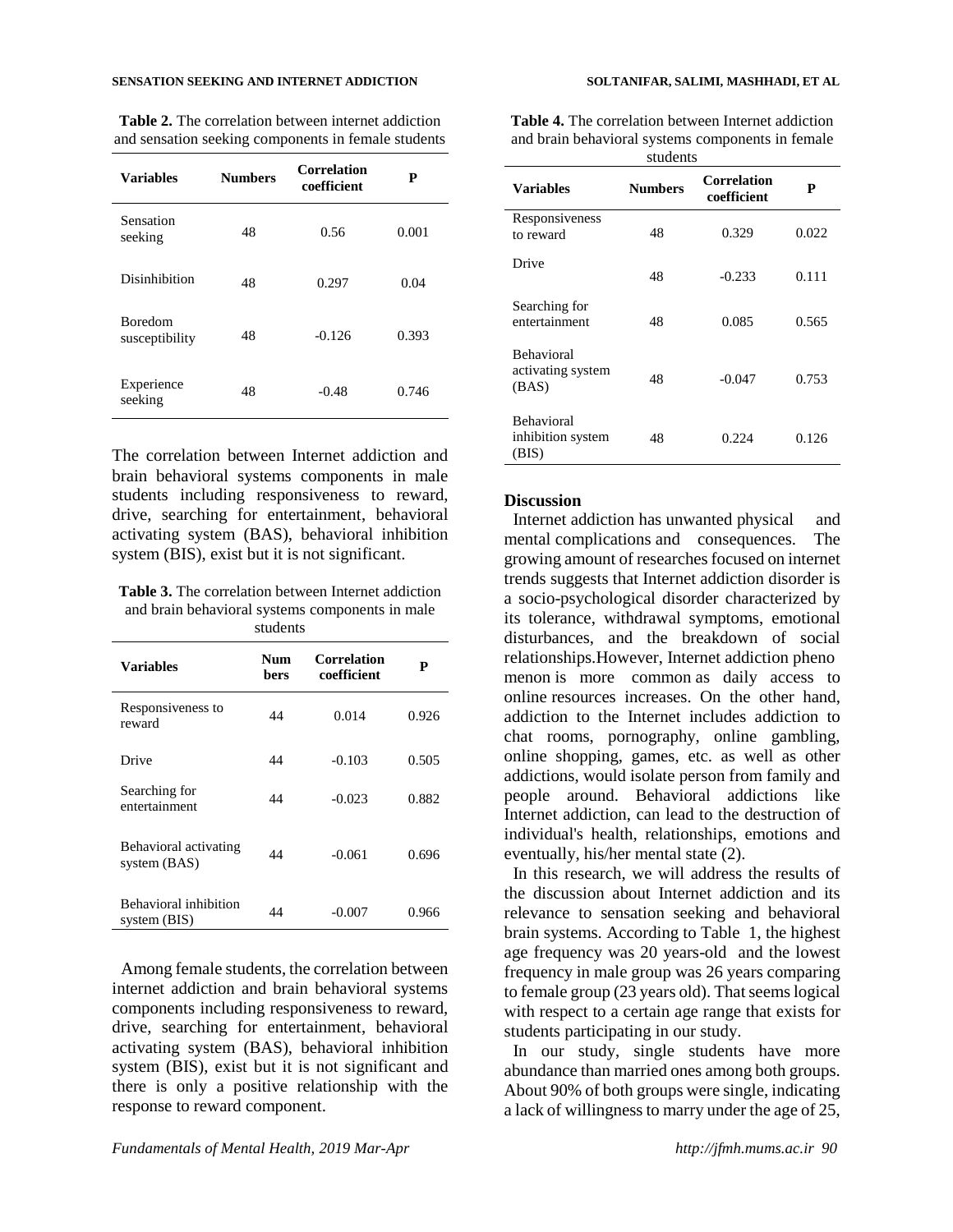which could be directly related to the pathological Internet usage and the impact of Western culture among students.

Evaluating educational levels of participations, the highest frequency is related to master degree and the lowest frequency is related to the higher than master degree level. It is in line with other research works in the field of student research, given the multiplicity of expertise in the Azad University (12,13).

Considering Table 3, among male students, the correlation between Internet addiction and sensation seeking components was significant and positive, and between the disinhibition components was significant and negative but the correlation coefficient between Internet addiction and boredom susceptibility components and experience seeking was not significant. The significant effect of sensation seeking with internet addiction is consistent with the other researches (14-16).

Table 2 shows that the correlation between Internet addiction and sensation seeking components and disinhibition was significant and positive, but the correlation coefficient between Internet addiction and boredom susceptibility and experiment seeking was not significant, which confirms the idea that there is a relationship between Internet addictions with the sensation seeking of female college students, and it can be concluded that sensation seekers are more interested in pathological use of internet. The significant effect of sensation seeking with internet addiction is in line with Rahmani, Khanjani and Soltani studies (14-16).This study showed that there is no significant difference between Internet addiction in the two genders, this results contrary to the Mohsenzadeh, Sepehrian and Barat but has been consistent with many research on internet addiction (2,12,13,17).

There was no significant difference between the components of sensation seeking, disinhibition, boredom susceptibility and experience seeking among male and female students which was in line with the results of Soltani, Khanjani and Rahmani (14-16).

As expected, the sensation seeking influences Internet addiction, the desire to experience the new world using the internet makes it possible for college students to use the internet to increase happiness more than before. The lack of inhibition towards the constraints, rules, and social requirements, and the sense of boredom that college students experience while dong their routine activities and programs, can make their tendency to Internet addiction clear.

It seems that the sensation seeking, as reviewed by Bancroft et al. on the one hand, increases the risk taking in order to gain pleasure in students, so that they can do high risk tasks for gaining pleasure and resolving boredom and on the other hand, they minimize the predicted risk and negative consequence of this types of behaviors much lower than its actual rate  $(18)$ .

The results of this study confirmed biomedical theories about high-risk behaviors and the sensation seeking that emphasis common origins in some aspects (19,20). Considering the common time for joining college education, and its coincident with maturity and its physical changes, these theories emphasize on genetic factors, hormonal effects and events of puberty. Eisenck also states that between adolescence and young age, sensation seeking level is more than other stages of life. It can be attributed to the role of biological and genetic causes towards tendency to all types of addictions, including Internet addiction (21).

Our study shows that the correlation between Internet addiction and brain behavioral systems components including responsiveness to reward, drive, searching for entertainment, behavioral activating system (BAS), behavioral inhibition system (BIS), but this correlation is not significant. Like pervious result, the correlation between Internet addiction and brain behavioral systems components exist but this correlation was not significant and there is only a positive relationship with the response to reward component.

Since the role of brain-behavioral systems in Internet addiction has been less widely studied, the generalization the results of this research with other similar research are really challenging. Some researches has been done evaluating the role of brain-behavioral systems in substance abuse like Pourmohseni et al. in which the results were consistent with ours (1).

In explaining the relationship between brain behavioral system and internet addiction, we conclude that one of the factors behind the continuing addiction to the Internet is the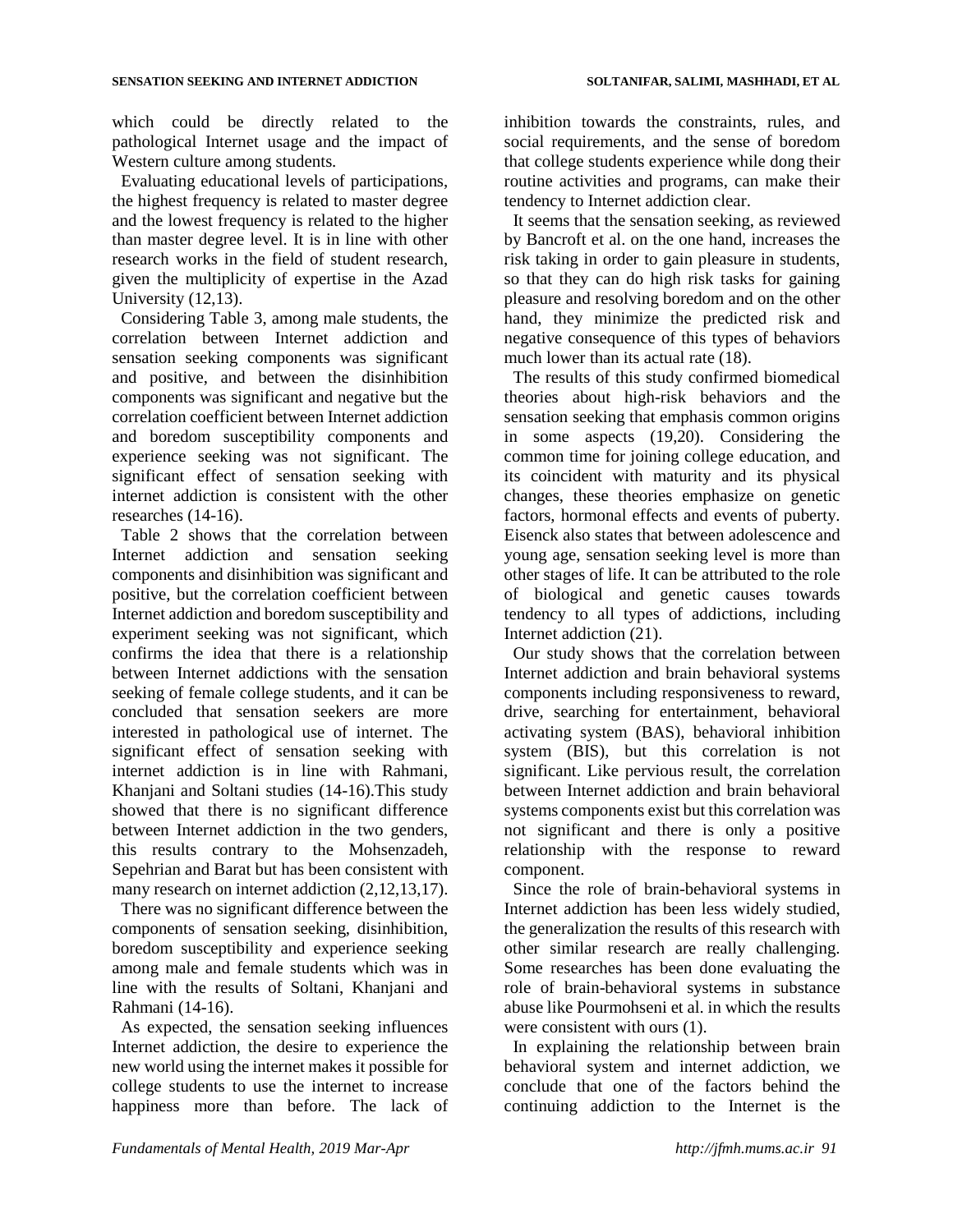#### **SENSATION SEEKING AND INTERNET ADDICTION SOLTANIFAR, SALIMI, MASHHADI, ET AL**

uncontrollable desire of individuals for excessive use of Internet. Therefore, the more active brainbehavioral system can lead to the greater the hunger of individuals for the pathological use of Internet (22).

Also, the findings of this study indicate that the activity of the behavioral inhibition system of addicted individuals (male and female) is more than their non-addicted counterparts. This finding is consistent with the results of some similar studies but is contradictory with some others (18-23).

Also the researchers studied the relationship between behavioral inhibition system and substance abuse among addicted college students.Their research showed that the sensitivity and hyperactivity of the behavioral inhibition system and negative affect system, two

sets of personality traits, are involved in substance addiction (22).

Some limitations about our research was the small sample size due to selecting just two faculties among all faculties of Azad University and not considering other effective factors such as personality traits. It is recommended that further research should be carried out at a wider level and by examining more effective factors.

#### **Conclusion**

According to the results, there was a direct and significant relation between Internet addiction and sensation seeking. This relationship was weaker about the role of brain behavioral systems and Internet addiction.

#### *References*

1. Pourmohseni F, Haghshenas A, Asadi S. [A comparison of brain-behavioral systems and gender differences among addicted and non-addicted persons]. Advances in cognitive Sciences 2011; 13(2): 9-22. (Persian)

2. Bidi F, Namdari M, Amani A. Structural analysis of communication between the Internet addiction and adaptive depression, social and self-esteem. Avicenna journal of clinical medicine 2012; 19(3): 41-48. (Persian)

3. Pourshahriari M. [The comparison of depression, social loneliness and family relation between high school girl student (Internet users and nonusers) in Tehran]. Psychological studies 2017; 3(2): 49-64. (Persian)

4. Moayyedfar S, Habibpour K, Ganji A. [Internet addiction, causes and its consequences]. Rahavard Noor 2005; 63: 39-68. (Persian)

5. Moaedfar S, Habibpour K, Ganji A. [Internet addiction, its causes and its consequences among youth in Tehran]. Resaneh quarterly journal 2007; 16(3): 55-80. (Persian)

6. Beard KW, Wolf M. Modification in the proposed diagnostic criteria for Internet addiction. Cyberpsychol Behav 2001; 4(3): 377-83.

7. Murali V, George S. An overview of internet addiction. Adv Psychosom 2007; 13: 24-30.

8. Alavi SS, Eslami M, Maracy MR, Najafi M, Jannatifard F, Rezapour H. [Psychometric properties of Young internet addiction test]. Journal of behavioral sciences 2010; 4(3): 183-9. (Persian)

9. Zuckerman M. P-impulsive sensation seeking and its behavioral, psychophysiological and biochemical correlates. NeuroPsychobiology 1993; 28: 30-36.

10. Ekhtiari H, Safaei H, Esmaeeli Djavid G, Atefvahid MK, Edalati H, et al. [Reliability and validity of Persian versions of Eysenck, Barratt, Dickman and Zuckerman questionnaires in assessing risky and impulsive behaviors]. Iranian journal of psychiatry and clinical psychology 2008; 14(3): 326-36. (Persian)

11. Mohammadi N. [Psychometric properties of behavioral activation and inhibition systems among students of Shiraz University]. Daneshvar Raftar 2008; 15: 61-9. (Persian)

12. Alavi S, Maracy M, Jannatifard F, Eslami M, Haghighi M. [A survey of relationship between psychiatric symptoms and internet addiction in students of Isfahan universities]. Avicenna journal of clinical medicine 2010; 17(2): 57-65. (Persian)

13. Asgari P, Marashian F. [Relationship between personality traits and computer anxiety with Internet addiction among students of Ahvaz Islamic Azad University]. Journal of findings in psychology 2008; 2(7): 23-35. (Persian)

14. Nastizai N. [\[The relationship between general health and internet addiction\]](http://zjrms.ir/article-1-404-en.pdf). Zahedan journal of research in medical sciences 2009; 11 (1); 1. (Persian)

15. Rahmani S, Lavasani G, Hejazi E. [The relationship between internet dependency, sensation seeking and five big personality factors in Tehran University college students]. Psychological applied research journal 2010; 1(1): 73-87. (Persian)